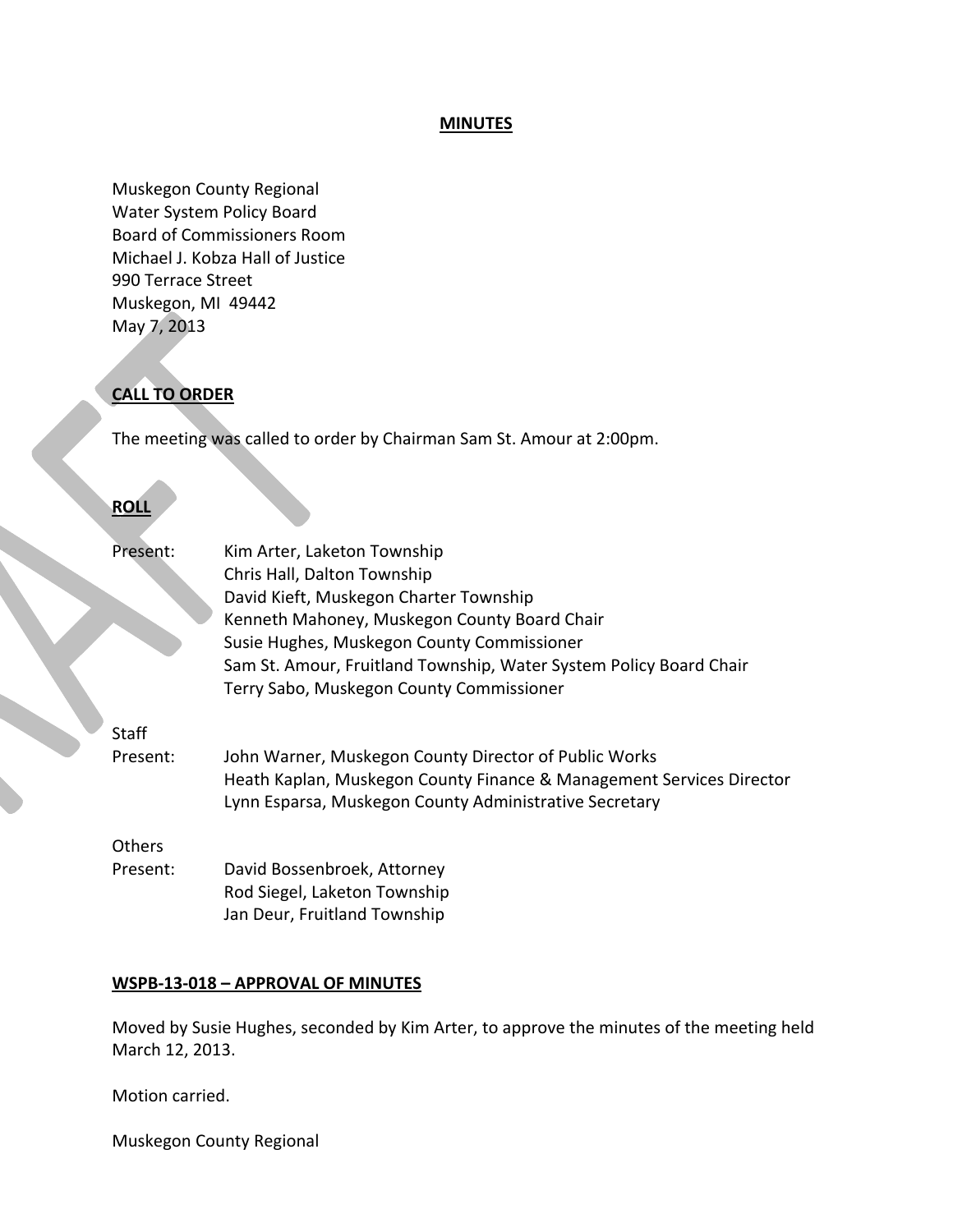Water System Policy Board May 7, 2013 Page Two

## **WSPB-13-019 – AUTHORIZATION TO BID FIRE HYDRANT PAINTING**

Public Works Director, John Warner, addressed the Board regarding their authorization to solicit bids to paint approximately 1100 fire hydrants.

Moved by Ken Mahoney, seconded by Terry Sabo, to suspend the rules to discuss the action item.

Motion carried.

Rod Siegel, Laketon Township, addressed the Board regarding the Fenner Glen Owners' Association idea to plan a weekend neighborhood fire hydrant painting party. Public Works will be supplying the paint, and Tractor Supply Company will be donating the brushes for the project. There was additional discussion regarding ensuring the hydrants are operable after being painted. John Warner stated they will be working with the Fire Department and Muskegon Township on this.

Moved by Susie Hughes, seconded by Terry Sabo, to return to the regular agenda.

Motion carried.

Moved by Susie Hughes, seconded by Ken Mahoney, to authorize the solicitation of bids for the painting of all system hydrants which are in need of repainting with costs being paid by the Regional Water System fund 5910.

Motion carried.

### **WSPB-13-020 – INFORMATION ITEMS**

The following information items were received and placed on file:

- 1. John Warner gave a brief history of the water system.
- 2. New Meters Set List (None).
- 3. Local Fund Balance Sheet (March and April 2013).

**Muskegon County Regional**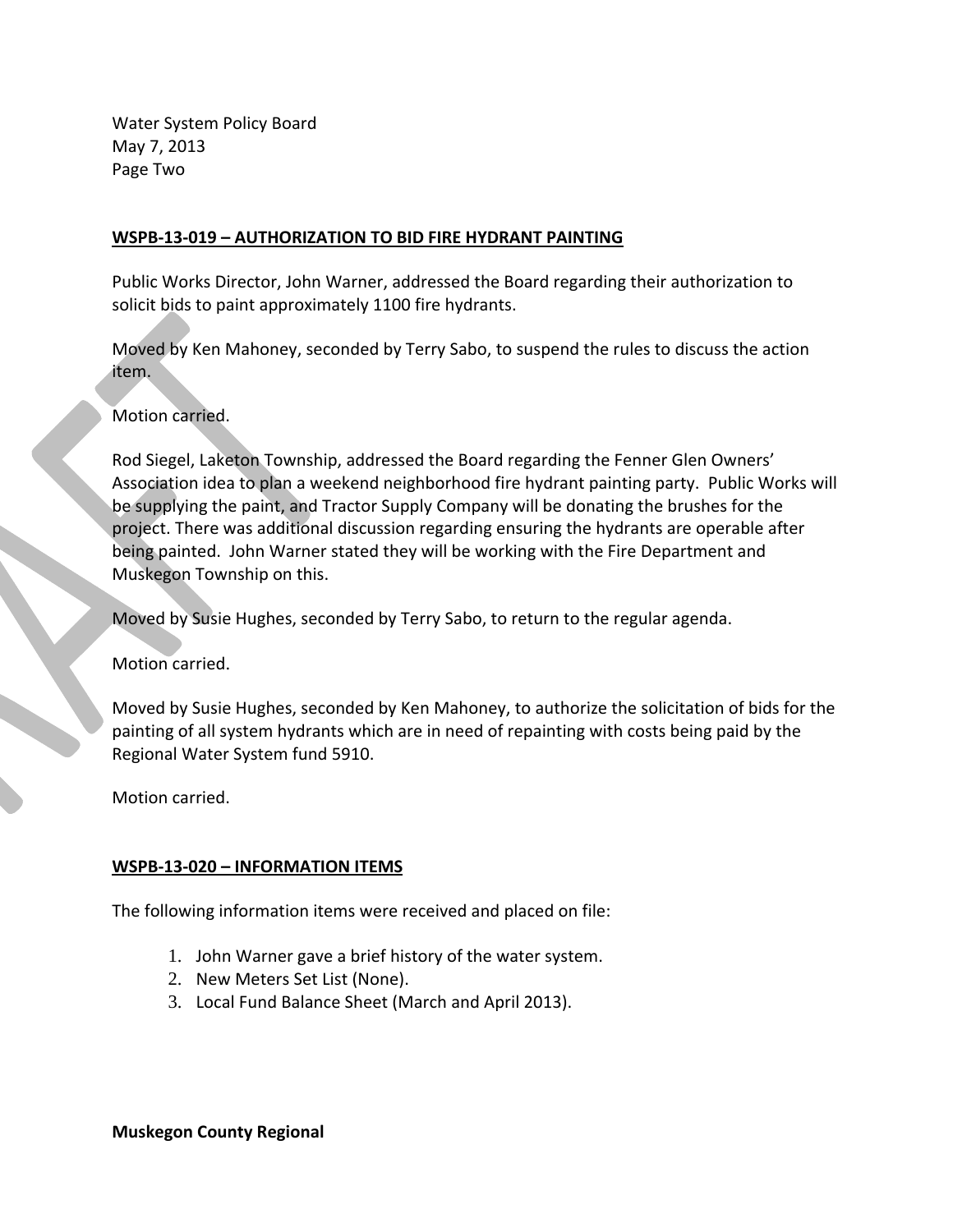**Water System Policy Board May 7, 2013 Page Three**

## **WSPB-13-021 – REPORTS – WATER SYSTEM UPDATE**

The Water System Update was presented by John Warner and distributed in a memo for information.

# **WSPB-13-022 – OLD BUSINESS**

Discussion ensued regarding the status of mandatory connect at 787 E. Giles. In progress.

# **WSPB-13-023 – NEW BUSINESS**

A memo regarding mandatory connect for next month was given to John Warner.

# **WSPB-13-024 – AUDIENCE PARTICIPATION**

None.

### **WSPB-13-025 – ADJOURN**

\_\_\_\_\_\_\_\_\_\_\_\_\_\_\_\_\_\_\_\_

Moved by Ken Mahoney, seconded by Kim Arter, to adjourn the meeting at 2:28pm.

Motion carried.

**Sam St. Amour** 

lme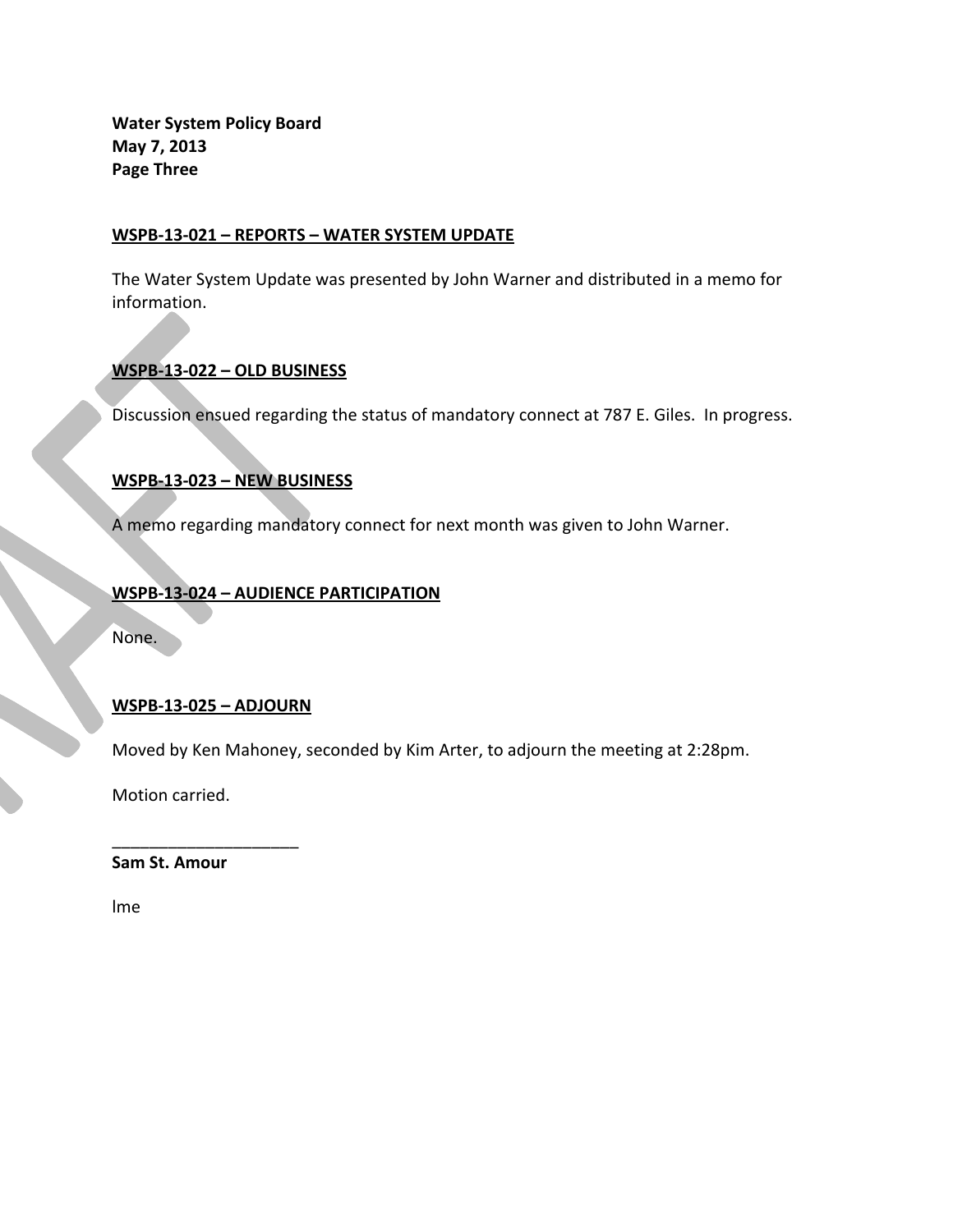#### **MINUTES**

**Muskegon County Regional Water System Policy Board Board of Commissioners Room Michael J. Kobza Hall of Justice 990 Terrace Street Muskegon, MI 49442 November 12, 2013**

#### **CALL TO ORDER**

The meeting was called to order by Chairman Sam St. Amour at 2:00pm.

#### **ROLL**

| Present: | Kim Arter, Laketon Township Supervisor                      |
|----------|-------------------------------------------------------------|
|          | Chris Hall, Dalton Township Supervisor                      |
|          | David Kieft, Muskegon Charter Township Supervisor           |
|          | Kenneth Mahoney, Muskegon County Board Chair                |
|          | Susie Hughes, Muskegon County Commissioner                  |
|          | Sam St. Amour, Fruitland Township Supervisor                |
|          | Terry Sabo, Muskegon County Commissioner                    |
| Staff    |                                                             |
| Present: | John Warner, Muskegon County Public Works Director          |
|          | Mary Mack, Muskegon County Public Works, Temporary Employee |
|          | David Bossenbroek, Attorney                                 |
| Present: |                                                             |
|          | Rod Siegel, Laketon Township                                |
|          | Andy Zorn, Buck Construction                                |
|          | Lori Archer                                                 |
|          | Jan Deur, Fruitland Township                                |
|          |                                                             |

#### **WSPB-13-064 – APPROVAL OF AGENDA**

Moved by David Kieft, seconded by Kim Arter, to approve the November 12, 2013, agenda.

Motion carried.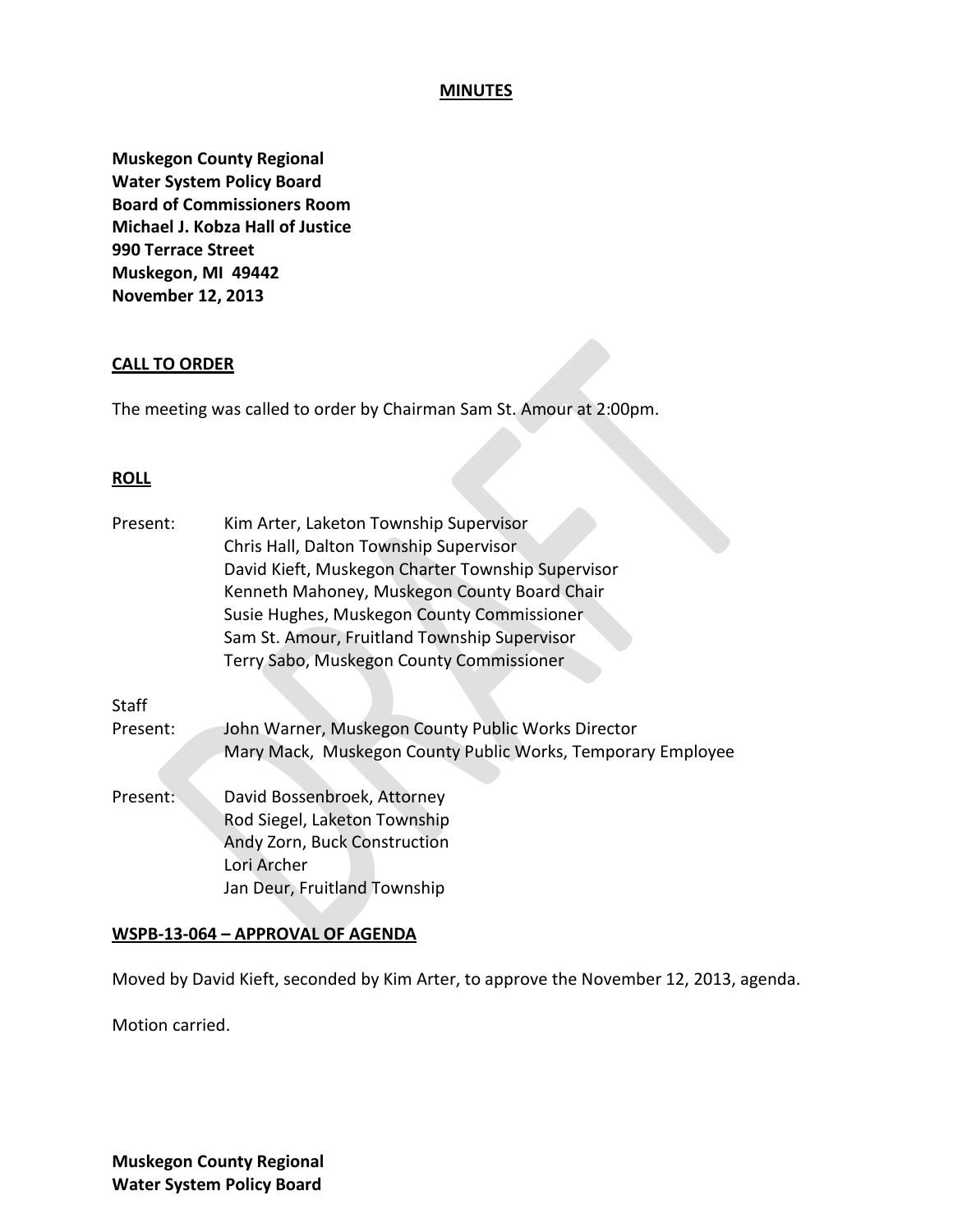**November 12, 2013 Page Two**

### **WSPB-13-065 – APPROVAL OF MINUTES**

Moved by David Kieft, seconded by Kim Arter, to approve the October 8, 2013 minutes.

Motion carried.

#### **WSPB-13-066 – AUTHORIZATION TO APPROVE JOHNSON & ANDERSON PROPOSAL**

Moved by Terry Sabo, seconded by Kenneth Mahoney, to approve the Johnson & Anderson proposal for the design and construction engineering of a 300 foot +/- extension of a 12-inch water main in Creston Street south from Forest Avenue and to bid the construction of the project once designed with costs being paid from the Regional Water System Fund 5910-0552.

Roll call: Ayes – Arter, Hall, Kieft, Mahoney, Hughes, St. Amour, Sabo

Nays – None

Motion carried.

# **WSPB-13-067 - AUTHORIZATION TO AMEND THE SCHEDULE OF THE PER-REU PORTION OF THE CUSTOMER-PAID CONNECTION FEES**

Motion by Chris Hall, seconded by Kim Arter to table the schedule of the Per-REU portion of the customer-paid connection fees until the  $1<sup>st</sup>$  of the year.

Motion carried.

# **WSPB-13-068 – INFORMATION ITEMS**

The following information items were received and placed on file:

- 1. New Meters Set List (October 2013)
- 2. Local Fund Balance Sheet (October 2013)

### **WSPB-13-069 – REPORTS – WATER SYSTEM UPDATE**

**The Water System Update was accepted as written by John Warner and distributed in a memo for information. Muskegon County Regional Water System Policy Board October 8, 2013 Page Three**